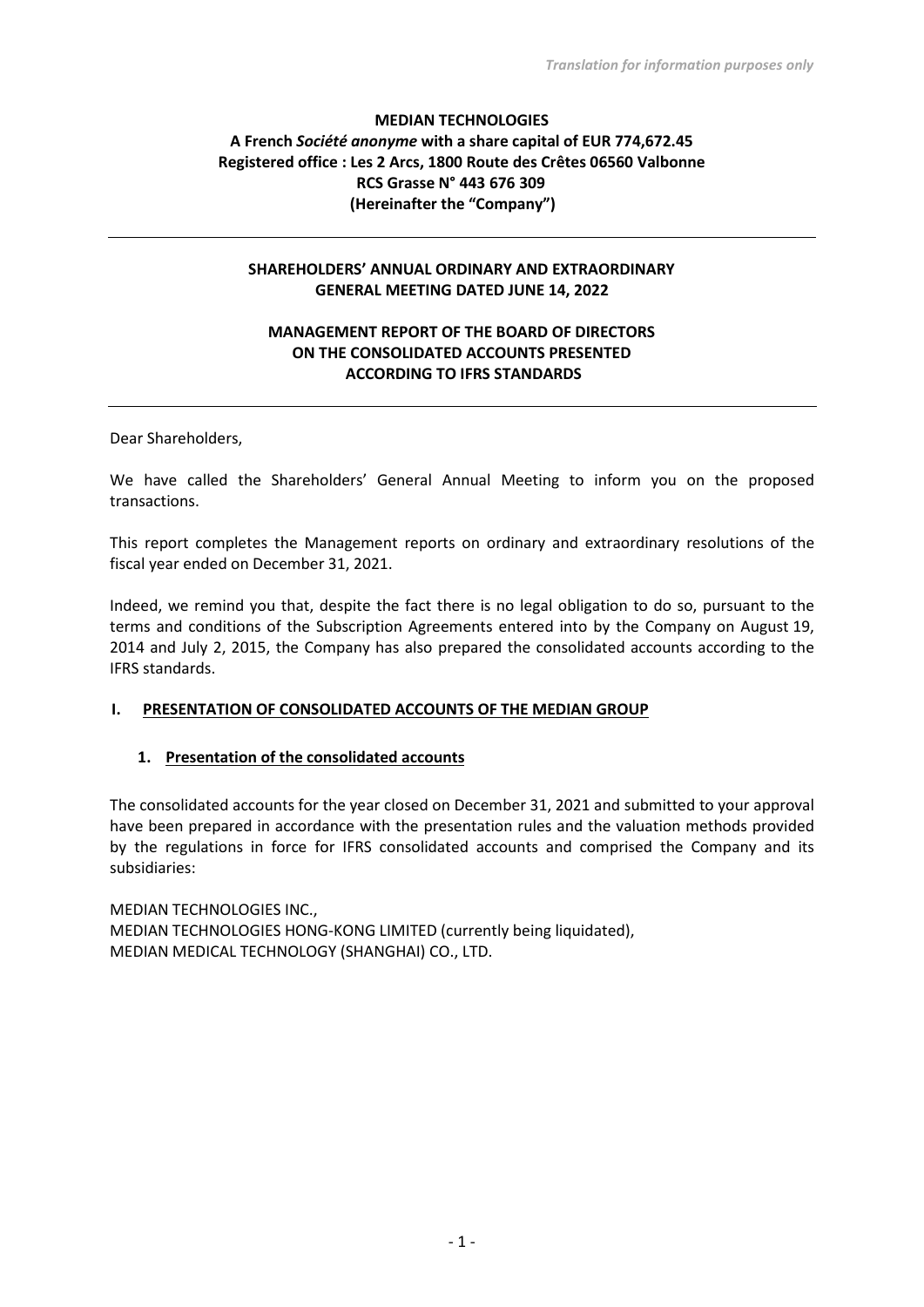## **2. Review of the consolidated accounts**

| <b>ASSETS (in thousands of euros)</b> | 2021-12-31 | 2020-12-31 |
|---------------------------------------|------------|------------|
| Intangible assets                     | 72         | 57         |
| Tangible assets                       | 1,513      | 1,608      |
| Non-current financial assets          | 264        | 232        |
| <b>Total non-current assets</b>       | 1,849      | 1,898      |
| Inventories                           |            |            |
| Trade and other receivables           | 5,000      | 4,274      |
| Current financial assets              | 241        | 83         |
| Other current assets                  | 3,289      | 2,715      |
| Cash and cash equivalents             | 39,010     | 16,315     |
| <b>Total current assets</b>           | 47,539     | 23,386     |
| <b>TOTAL ASSETS</b>                   | 49,388     | 25,284     |

The assets side of the balance sheets shows the following accounting items:

The liabilities side of the balance sheets shows the following accounting items:

| Liabilities (in thousands of euros)     | 2021-12-31 | 2020-12-31 |
|-----------------------------------------|------------|------------|
| Share capital                           | 775        | 607        |
| Share premiums                          | 86,649     | 53,350     |
| Consolidated reserves                   | (63,027)   | (52, 578)  |
| Unrealized foreign exchange differences | (166)      | 61         |
| Net result                              | (19, 292)  | (12,802)   |
| <b>Total shareholders' equity</b>       | 4,938      | (11, 362)  |
| Of which the group share                | 4,938      | (11, 362)  |
| Non-current financial debts             | 16,144     | 15,311     |
| Employee benefits liabilities           | 767        | 708        |
| Deferred tax liabilities                | 241        | 237        |
| Non-current provision                   | 43         | 87         |
| <b>Total non-current liabilities</b>    | 17,195     | 16,343     |
| <b>Current financial debts</b>          | 375        | 350        |
| <b>Financial instruments</b>            | 10,505     | 4,016      |
| Trade and other payables                | 7,551      | 6,177      |
| Liabilities on contracts                | 8,824      | 9,760      |
| <b>Total current liabilities</b>        | 27,255     | 20,303     |
| <b>TOTAL LIABILITIES</b>                | 49,388     | 25,284     |

The consolidated financial statement is commented in the notes to the Financial Statements.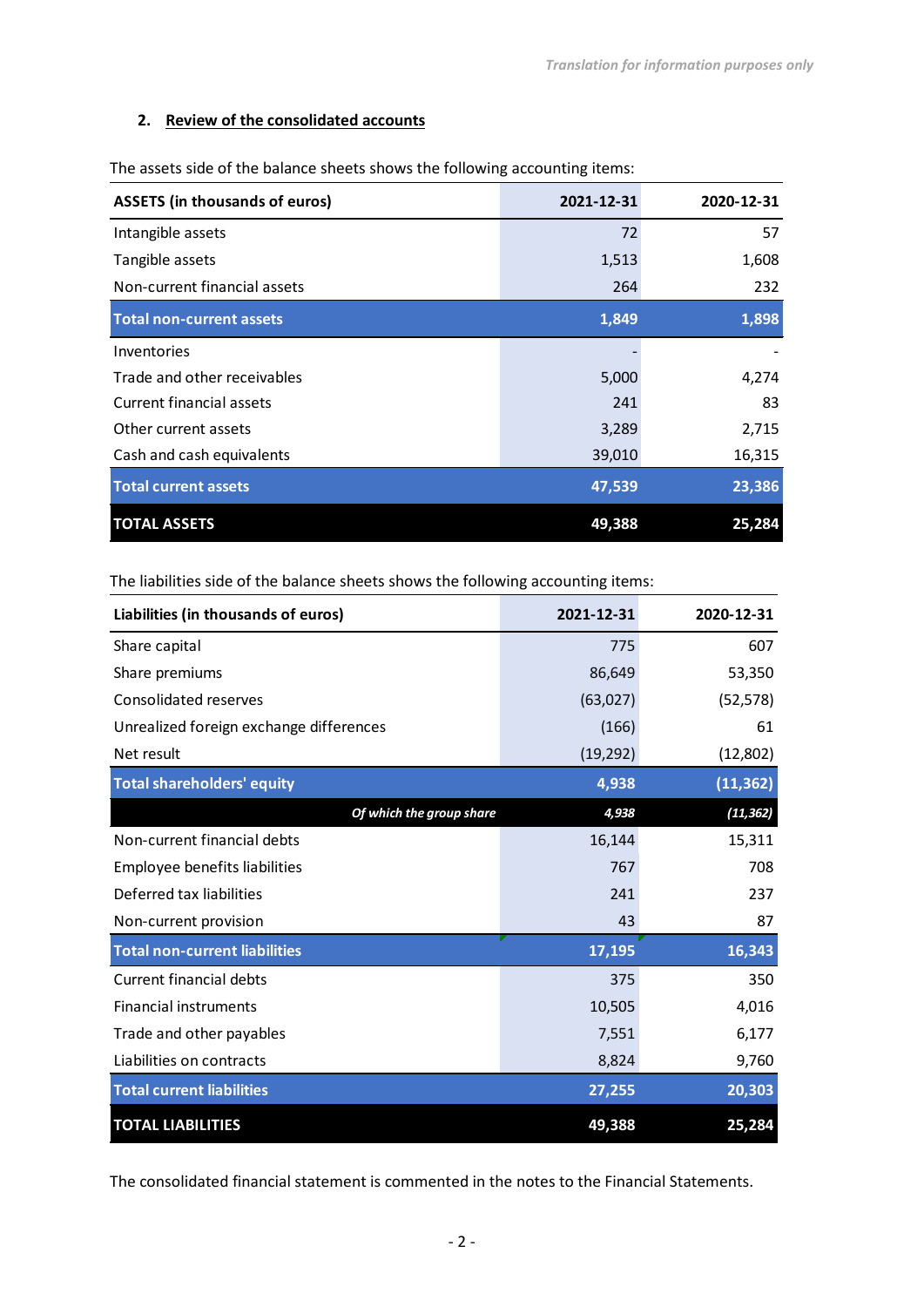# **3. Review of the financial result of the consolidated accounts**

| Consolidated income statement (In thousands of euros)           | 2021-12-31  | 12/31/2020    |
|-----------------------------------------------------------------|-------------|---------------|
|                                                                 | (12 months) | $(12$ months) |
| Revenue                                                         | 20,547      | 13,478        |
| Other income                                                    | 200         | 113           |
| <b>Revenue from ordinary activities</b>                         | 20,747      | 13,591        |
| Purchases consumed                                              | (117)       | (135)         |
| <b>External costs</b>                                           | (13, 845)   | (9,468)       |
| <b>Taxes</b>                                                    | (415)       | (361)         |
| Staff costs                                                     | (17, 399)   | (11, 718)     |
| Allowances net of amortization, depreciation and provisions     | (567)       | (712)         |
| Other operating expenses                                        | (1)         | (30)          |
| Other operating income                                          | 28          | 16            |
| <b>Operating result</b>                                         | (11, 569)   | (8, 819)      |
| Cost of net financial debt                                      | (1, 189)    | (789)         |
| Other financial charges                                         | (6,489)     | (3, 286)      |
| Other investment income                                         | 393         | 85            |
| <b>Net financial result</b>                                     | (7, 286)    | (3,991)       |
| Income tax (expense)                                            | (437)       | 8             |
| <b>Net result</b>                                               | (19,292)    | (12, 802)     |
| Net result, group share                                         | (19, 292)   | (12,802)      |
| Net result, Group share of basic and diluted earnings per share | (1.25)      | (1.05)        |

The result of consolidated accounts is commented in the notes to the Financial Statements.

# **4. Major developments since the end of the financial year**

On January 5, 2022, Median Technologies announces outstanding lung nodule detection (CADe) performance for iBiopsy® Lung Cancer Screening.

- iBiopsy® Lung Cancer Screening (LCS) detection performance reaches 94.9% sensitivity for a false positive rate of 1 per CT scan, a performance superior to that of lung CADe systems currently on the market.
- The particularly high sensitivity of iBiopsy® LCS is a prerequisite for implementing a reliable detection and diagnosis (CADe/CADx) solution for lung cancer screening programs.
- After detection (CADe), the diagnostic component (CADx) of iBiopsy<sup>®</sup> LCS characterizes nodules as malignant or benign. Its sensitivity/specificity levels were announced in 2021 and are still unparalleled today.

On March 3, 2022, Median Technologies announces having filed on February 17, 2022 an FDA (Food and Drug Administration) 513(g) regulatory submission for iBiopsy® Lung Cancer Screening CADe/CADx Software as Medical Device.

- 513(g) submission is a key milestone that marks the initiation of Median's interactions with the FDA.
- 513(g) submission will allow Median Technologies to determine the best FDA regulatory pathway for iBiopsy® LCS CADe/CADx Software as Medical Device.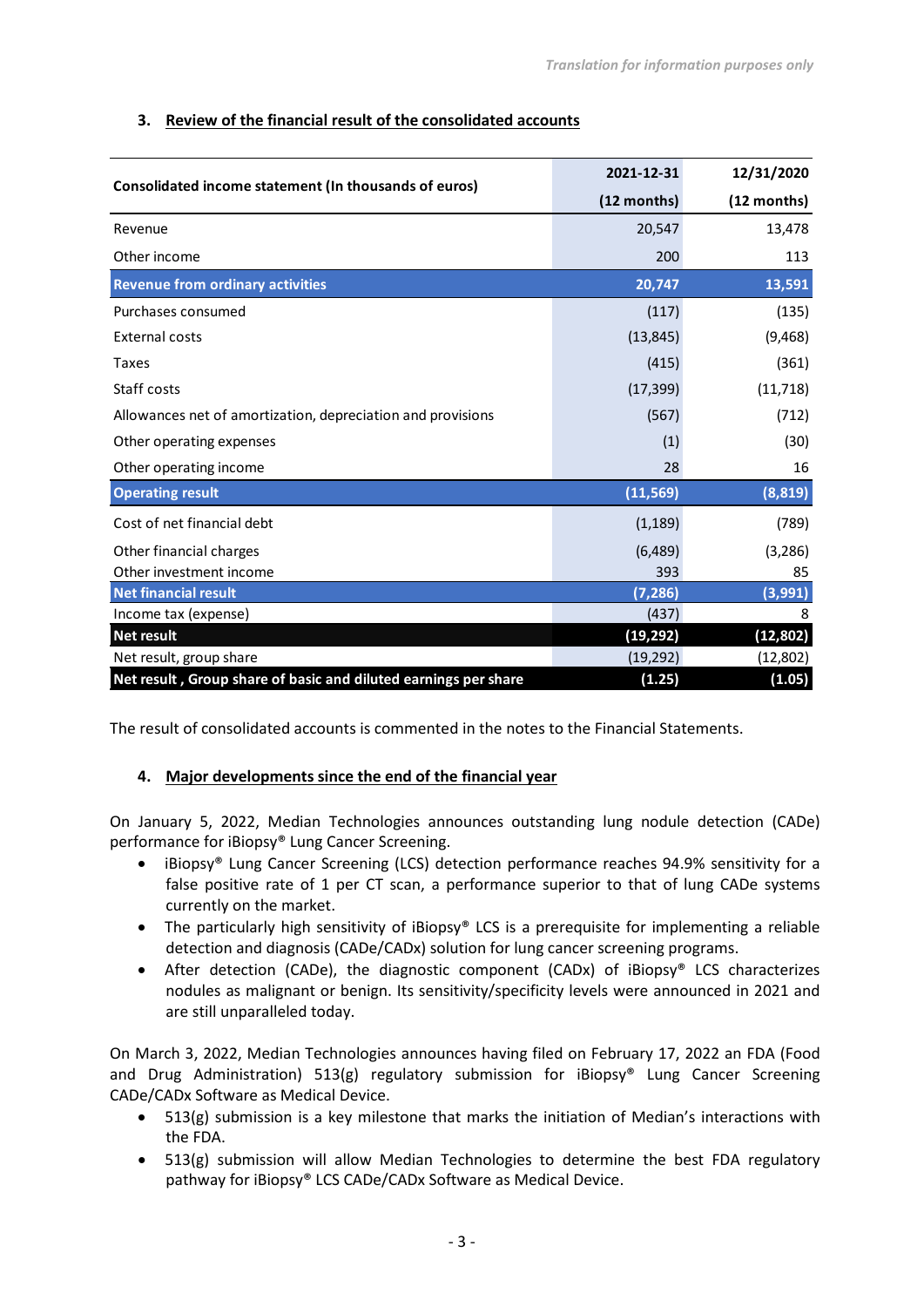- Median aims to obtain a full device approval and market authorization by the end of 2023, and proceed with subsequent commercialization.
- iBiopsy® LCS CADe/CADx SaMD could significantly contribute to eliminating barriers to the widespread adoption of lung cancer screening programs and save the lives of millions of patients.

The 513(g) submission will allow Median Technologies to determine the best product classification and choose between the De Novo or the 510(k) regulatory pathways for iBiopsy® LCS CADe/CADx SaMD. The FDA is expected to review the 513(g) submission and provide feedback within 60 calendar days.

As next regulatory steps, Median Technologies is preparing several Q-submissions for Q2, 2022.

On March 22, 2022, Median Technologies announces design completion of its iBiopsy® Lung Cancer Screening end-to-end CADe/CADx Software as Medical Device (SaMD) with outstanding sensitivity & specificity performance.

# **5. Research and Development**

**iSee**® is our proprietary imaging platform, used as part of our imaging service offer. It provides expert reading of our clients' images, automating and standardizing the detection of solid cancerous tumors, their selection and their measurement and allows monitoring the patient's response to treatment over time, an indicator of the effectiveness of new molecules. iSee® extracts standard and advanced biomarkers using various imaging criteria, from RECIST 1.1 to more specific criteria such as lesion volume, mRECIST or iRECIST. iSee® makes it possible to analyze images for the follow-up of all solid cancers tumors.

**iBiopsy**® is an R&D activity which aims to develop new software as medical device for the early noninvasive diagnosis of life-threatening diseases when they are not detected early enough. Our iBiopsy® platform under development, incorporates the most advanced technologies of Artificial Intelligence and Machine Learning and relies on the expertise of Median Technologies in the fields of science of data and medical image processing. iBiopsy® makes it possible to extract images from non-invasive digital biomarkers, and targets indications for which non-covered medical needs exist in terms of early diagnosis, prognosis and treatment selection in the context of predictive and precision medicine. iBiopsy® currently primarily targets three life-threatening pathologies with a major impact in terms of public health: lung cancer, primary liver cancer, non-alcoholic steato-hepatitis (NASH).

### **6. Future prospects**

**iCRO** : Median Technologies keeps investing significantly in the research and development of its iSee® imaging platform which will allow to stand out from the competitors, in terms of both technology and quality. Median intends to increase its market share over the next few years by basing its imaging services on this platform.

**iBiopsy** : In 2021 and early 2022, Median particularly progressed on its lung cancer clinical development with the publication of three series of scientific results which validated the scientific and technological approach adopted. These results highlighted the excellent performance of sensitivity and specificity of the algorithms developed by Median for the detection and characterization of lung cancer nodules. This innovation opens up new avenues for the early